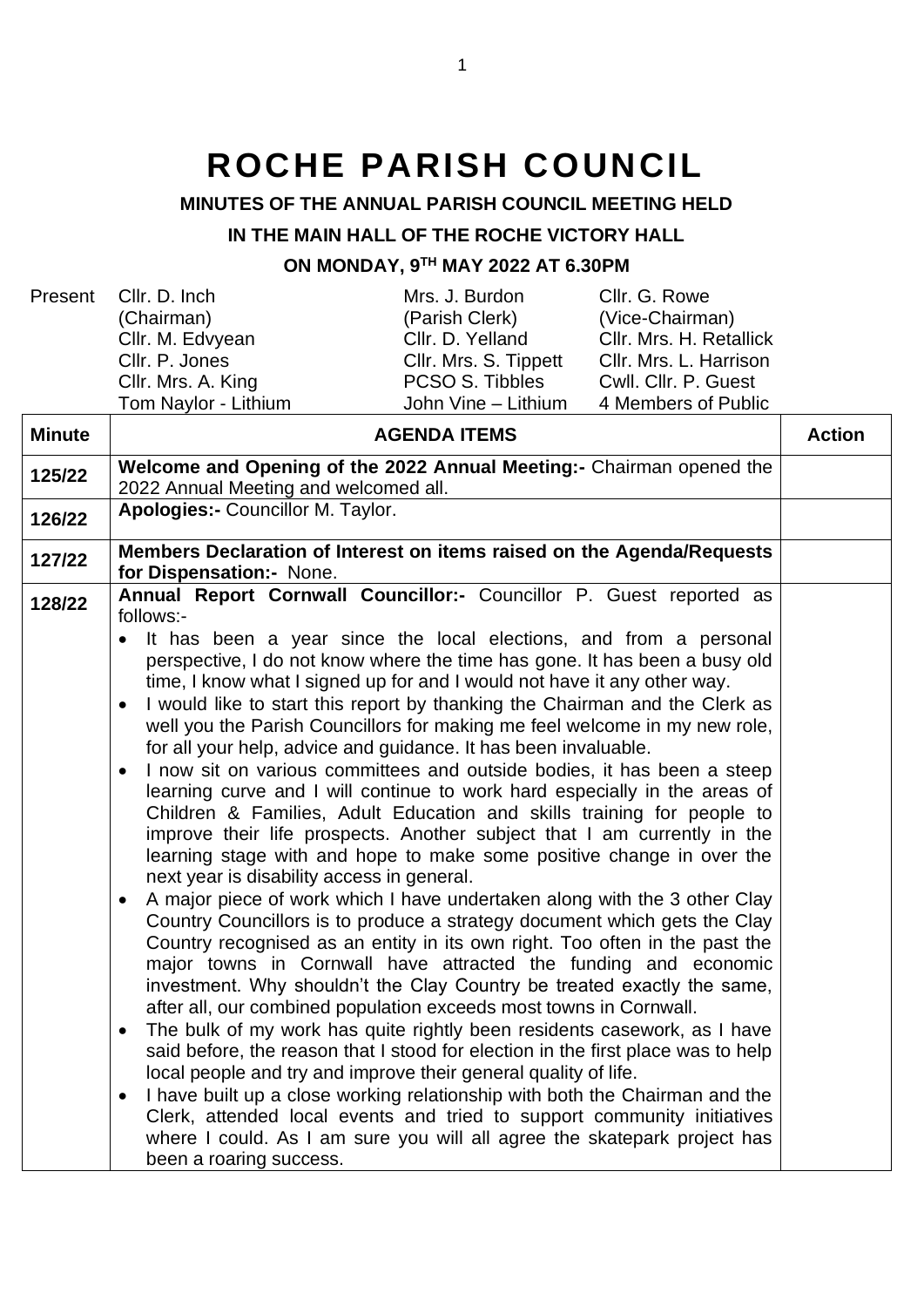This is tribute to the hard work and enthusiasm of not only you the Parish Council but also my predecessor John Wood. I cannot claim any credit for it, apart from the painting and decoration carried out by Mollie and her team.

- Provision (or lack of) bus services in and around the village is currently on the radar. I have involved our local MP in this and it is hoped that in the following weeks some progress will be made.
- The major event looming on the horizon will be the start of the A30 Link Road to St .Austell, there will be disruption, but, hopefully long term Roche will benefit from this project. Although it has been hit with various delays such as the pandemic, legal issues, rising costs etc, it is going ahead.
- There are other exciting projects in the pipeline and it is hoped these will start to progress in the coming years.
- Shortly, this years Community chest funds will be come available. I am keen to hear from any local community organisations that may benefit.
- The provision of a Youth Club is still something I would like to see in the village. I have made some contacts with Youth Organisations and am currently speaking to a Councillor who has successfully established a club in Truro.
- As the ruling administration in Cornwall, we have had to take some tough but necessary decisions in our first year in office. There will be some more to come, but the aspiration in our second year is to start putting in place our plans for a thriving Cornwall making it a brilliant place to grow up in, a safe and prosperous county for all.
- It may well be that in order to deliver on some of our major plans, we will have to have a Directly Elected Leader who will have access to extra funding and powers. As we speak, the full details have not been released. We currently do not know what extra powers a D.E.L. and Council will have or how much money is in the pot. Until that information is available, I personally do not feel I can make a considered decision on wether we go for the extra devolved powers and funding or stay as we are. There are economic, legislative and democratic implications whichever path we as a County choose to go down and I am sure this debate will dominate the headlines in the coming months. I have prepared a briefing paper and if you would like a copy, please get in touch.
- That in summary is a whistle-stop tour of my first year working for you, once again, thank you for all your support and here's to a fruitful and positive year to come.

[Cllr.peter.guest@cornwall.gov.uk](mailto:Cllr.peter.guest@cornwall.gov.uk)

Chairman thanked Cornwall Councillor P. Guest for his report this evening.

| 128/22 | Annual Report from Police:- Report received as follows from PCSO S.                                      |
|--------|----------------------------------------------------------------------------------------------------------|
|        | Tibbles as follows:-                                                                                     |
|        | $\bullet$ Crimes up in the Parish by 7.5% but this is to be expected after the<br>lockdown being lifted. |

- The St. Austell Neighbourhood Team have two extra new Beat Managers, New Sergeant, New Inspector.
- ASB reports is down 27.6%
- The St. Astell Neighbourhood Team has been split into 3 sub sectors.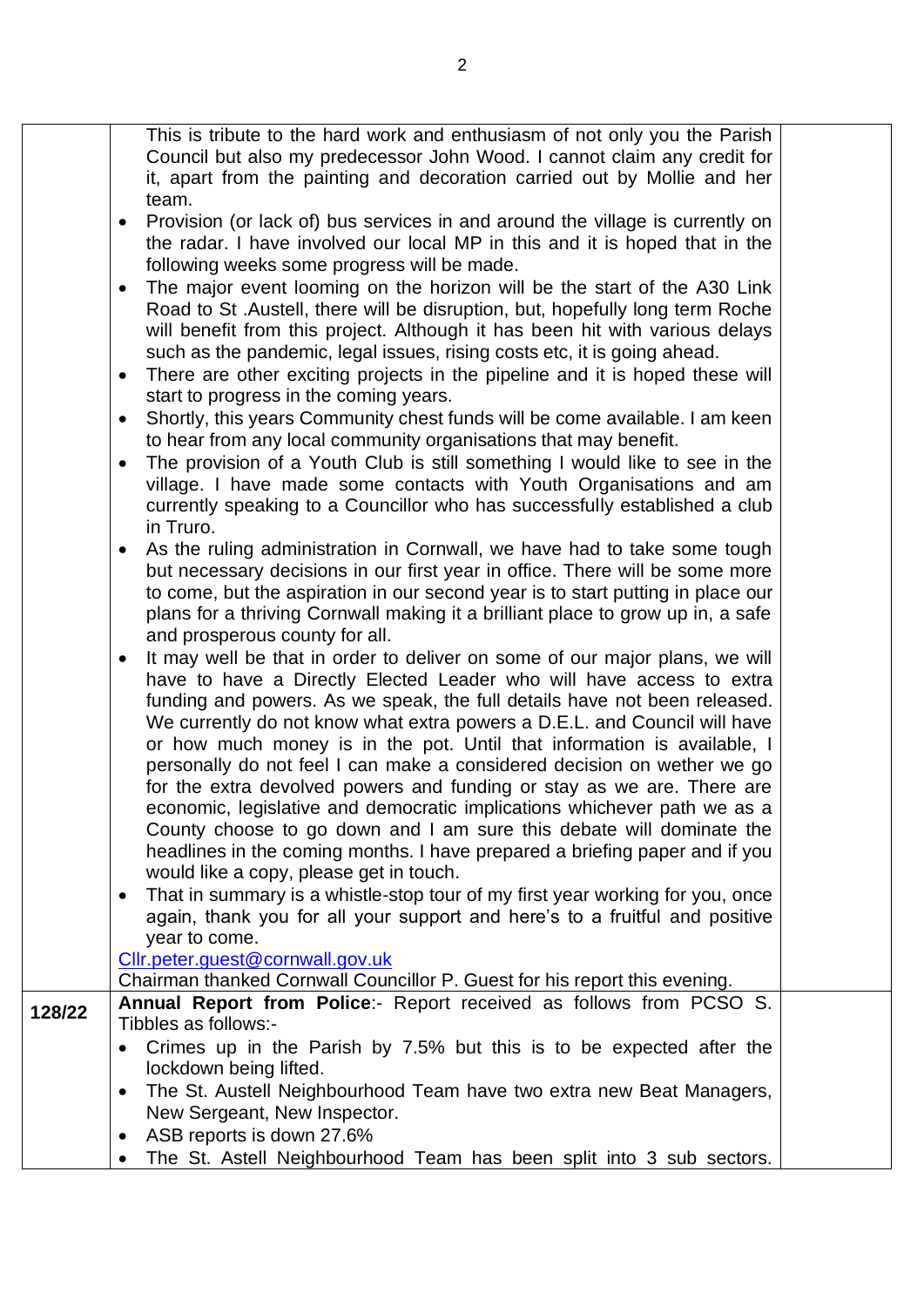|  | These are the three Network Panels but the China Clay Network Panel has                                                                                   |  |  |
|--|-----------------------------------------------------------------------------------------------------------------------------------------------------------|--|--|
|  | also Mevagissey, along to Portholland and up to Grampound attached to it.                                                                                 |  |  |
|  | The Sub Sector is covered by 2 x PCSO and 3 NBM.                                                                                                          |  |  |
|  | They no longer have staff to have a nominated Officer for each parish                                                                                     |  |  |
|  | unfortunately, there are changing times. There are only five officers for this                                                                            |  |  |
|  | whole area.                                                                                                                                               |  |  |
|  | Crime has gone down but we will have to see what the future holds.                                                                                        |  |  |
|  | Chairman appreciated this and understands, as long as we are able to have<br>$\bullet$                                                                    |  |  |
|  | regular contact with the police if needed.                                                                                                                |  |  |
|  | Skatepark is packed tonight and it has great potential and a credit to the                                                                                |  |  |
|  | village.                                                                                                                                                  |  |  |
|  | Chairman thanked PCSO S. Tibbles for his report this evening.                                                                                             |  |  |
|  | <b>Chairman's Annual Report:-</b> Clerk circulated prior to the meeting a report<br>129/22<br>from Councillor Dan Inch as follows: -                      |  |  |
|  |                                                                                                                                                           |  |  |
|  | Chairman's Report for May 2022 from Councillor D. Inch.                                                                                                   |  |  |
|  | What a difference in a year. As a Council we have worked hard, supported                                                                                  |  |  |
|  | by Julie Burdon, our Parish Clerk.                                                                                                                        |  |  |
|  | The A30 Link Road, we have worked hand in hand with the entire process                                                                                    |  |  |
|  | and are now waiting for final confirmation.                                                                                                               |  |  |
|  | We had a vision to develop our hard court area, we already have a great                                                                                   |  |  |
|  | grassed park area, which is well supported, but we have now complimented                                                                                  |  |  |
|  | this with a skatepark, a project that was has been delivered over a very                                                                                  |  |  |
|  | short period of time, and in budget, just goes to show, what we can achieve,                                                                              |  |  |
|  | when working together and supporting each other. We are in the final                                                                                      |  |  |
|  | stages on fininshing tha area, with tarmac, white lines and shrubs.                                                                                       |  |  |
|  | The Village continues to look fresh; we have some very hard-working<br>$\bullet$<br>Contractors. The Cemetery and Playing Field, examples we can be proud |  |  |
|  | of. We took the decision to take control of the Duck Pond area and from this                                                                              |  |  |
|  | we will improve this area for the Village.                                                                                                                |  |  |
|  | We are now in the early stages of looking at planting trees in the park and<br>$\bullet$                                                                  |  |  |
|  | football fields area, a project which will leave a lifetime improvement to us                                                                             |  |  |
|  | all.                                                                                                                                                      |  |  |
|  | We had a busy year on tree safety – removing trees in danger of falling and                                                                               |  |  |
|  | also replacing wth new trees                                                                                                                              |  |  |
|  | Community Emergency Plan: We are currently updating, pending details of                                                                                   |  |  |
|  | new Councillors yet to join.                                                                                                                              |  |  |
|  | Vandalism across the village has appeared to be reduced during the last                                                                                   |  |  |
|  | year, which is great to see, investing in better facilities for the village, has                                                                          |  |  |
|  | hopefully helped.                                                                                                                                         |  |  |
|  | Other grants and donations: In the last year we supported the development                                                                                 |  |  |
|  | of the Skatepark and surrounding area - I am sure you will all agree this                                                                                 |  |  |
|  | was a great way to use this fund, for the benefit of the whole village.                                                                                   |  |  |
|  | Neighbourhood Plan: No immediate plans yet to review. But we need to be<br>$\bullet$                                                                      |  |  |
|  | very mindful of all future planning applications or interests.                                                                                            |  |  |
|  | My sincere thanks to Members for their dedication and support, I would like                                                                               |  |  |
|  | to thank you to Councillors Graham Rowe and Michael Edyvean for their                                                                                     |  |  |
|  | additional support - always good to be able to chat thorough concerns and                                                                                 |  |  |
|  | opportunities. Also, thanks to the Litter pickers - excellent job!                                                                                        |  |  |